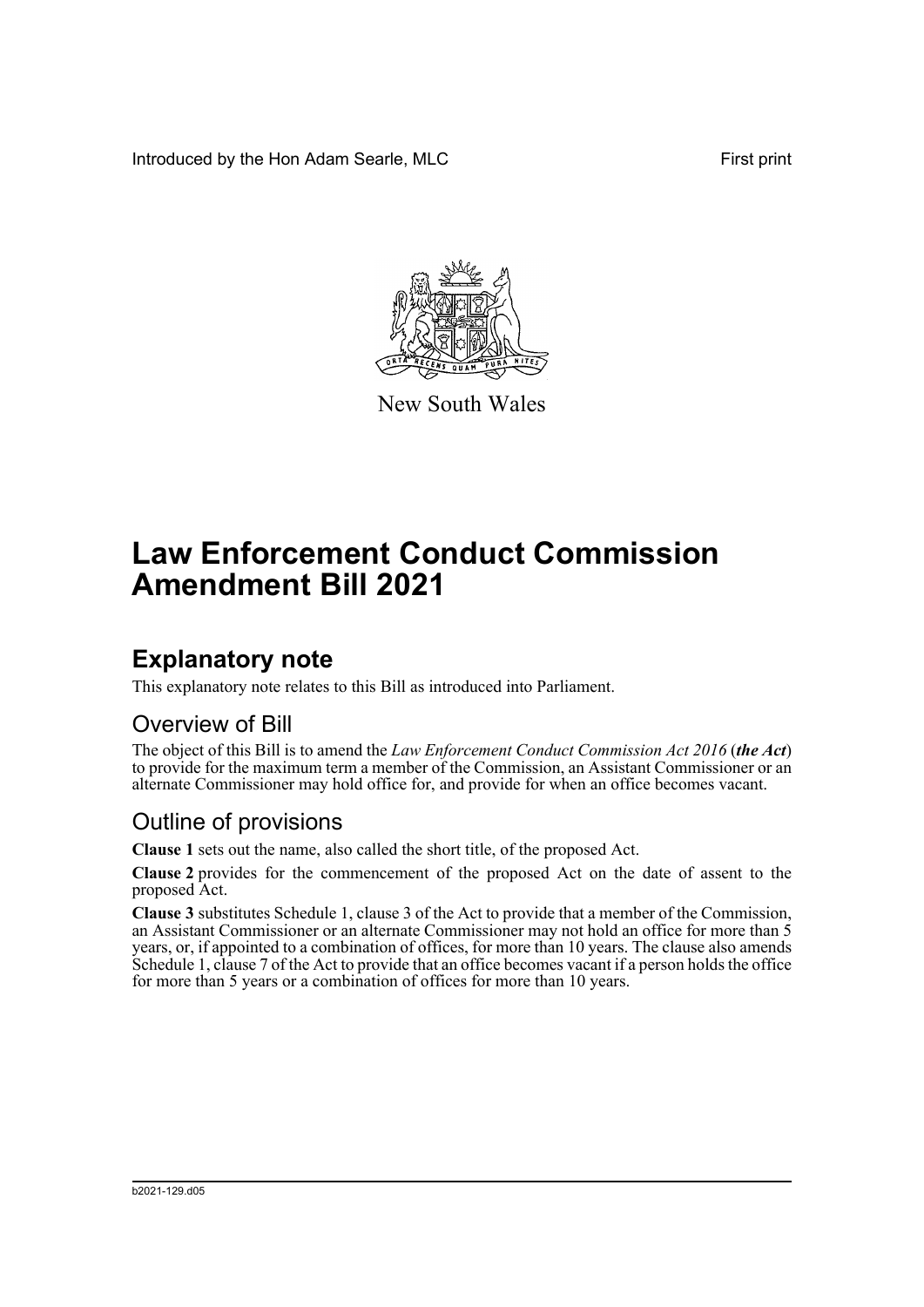Introduced by the Hon Adam Searle, MLC First print



New South Wales

# **Law Enforcement Conduct Commission Amendment Bill 2021**

## **Contents**

|                                                                | Page           |
|----------------------------------------------------------------|----------------|
| Name of Act                                                    |                |
| 2 Commencement                                                 |                |
| Amendment of Law Enforcement Conduct Commission Act 2016 No 61 | $\overline{2}$ |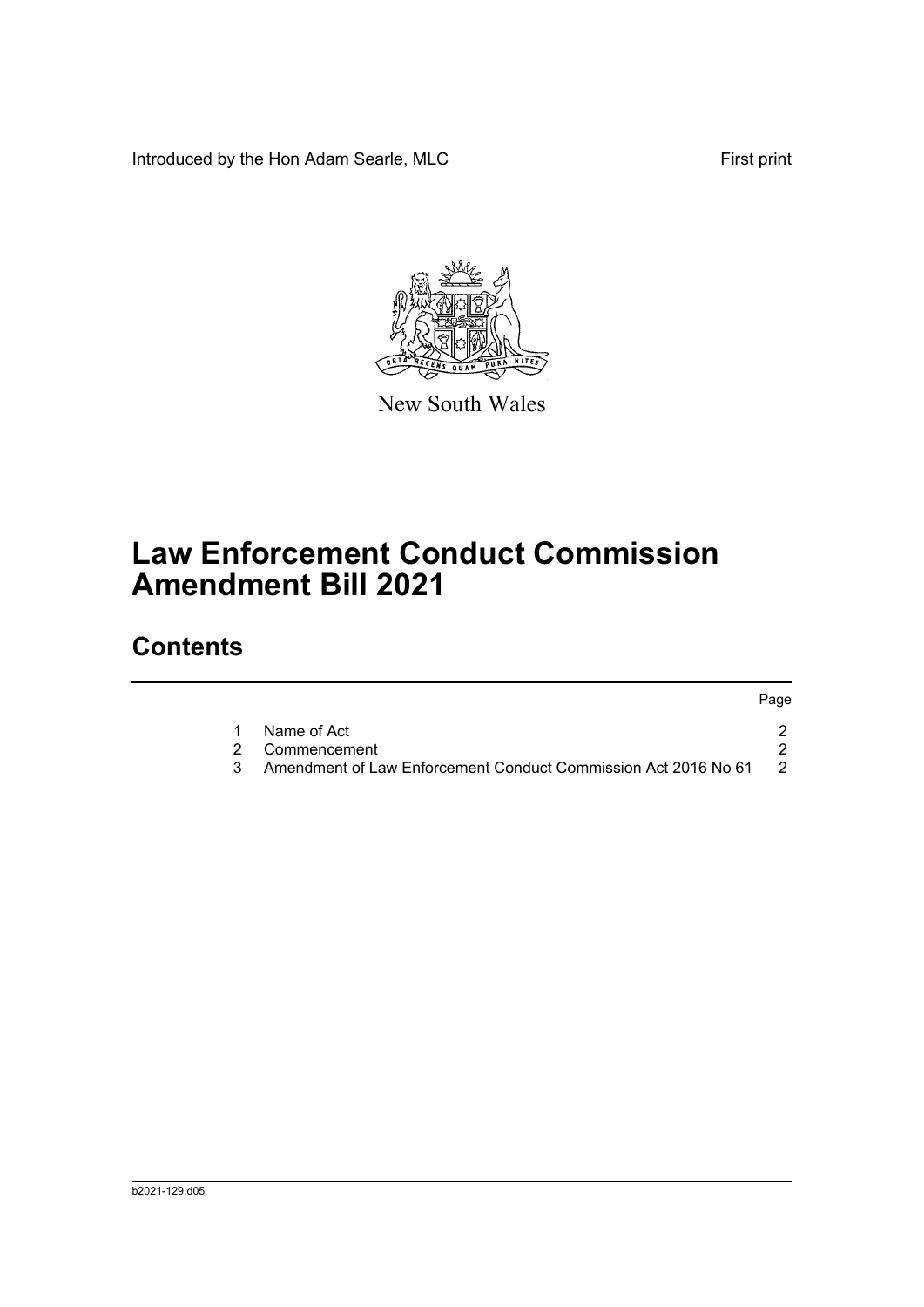

New South Wales

# **Law Enforcement Conduct Commission Amendment Bill 2021**

No , 2021

#### **A Bill for**

An Act to amend the *Law Enforcement Conduct Commission Act 2016* in relation to the terms of office, and a vacancy in office, of a member of the Commission, an Assistant Commissioner or an alternate Commissioner.